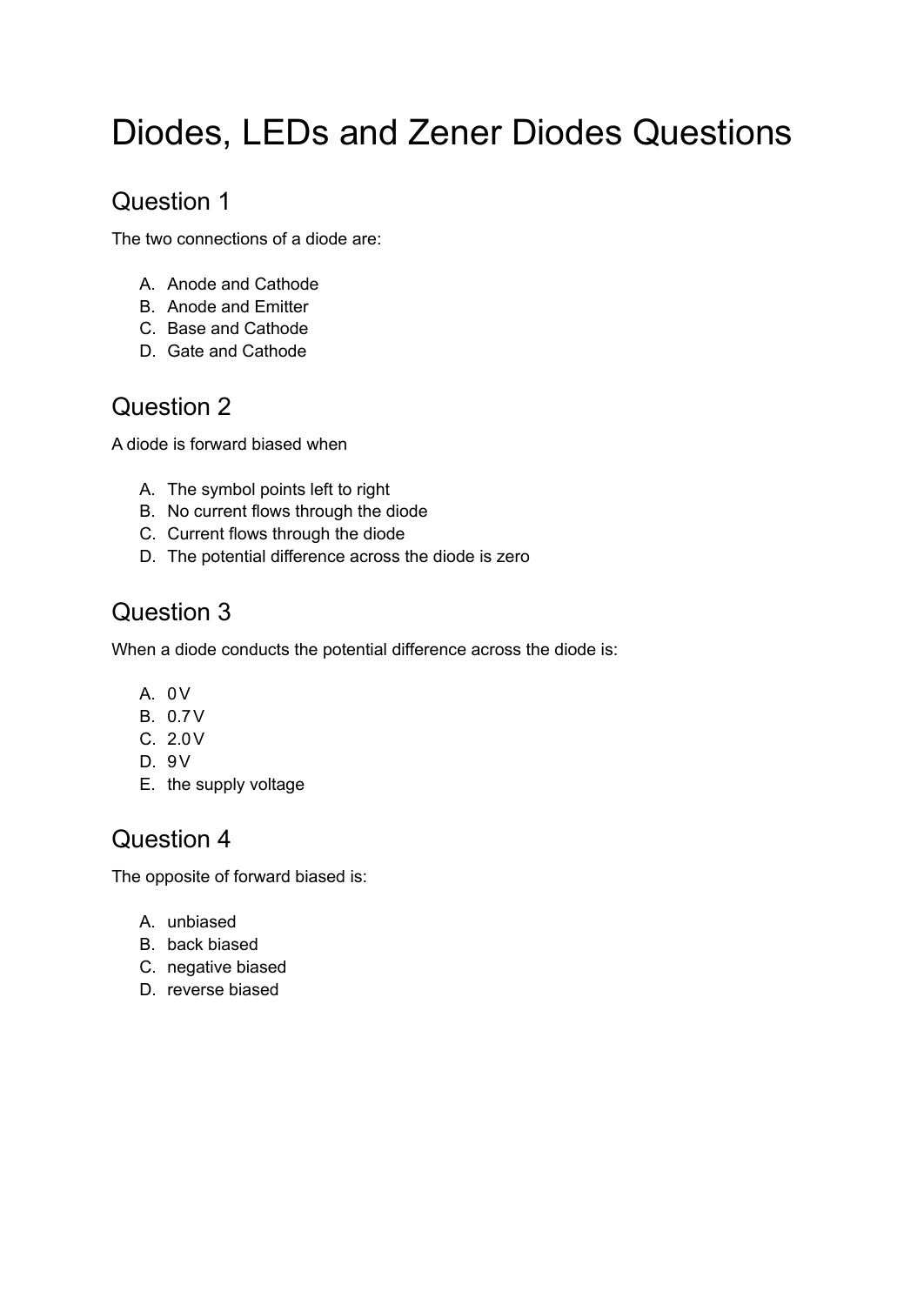### Question 5

In a circuit where a transistor is used to control a motor, the protection diode protects the:

- A. transistor
- B. motor
- C. power supply
- D. input circuit

#### Question 6

The typical potential difference across an LED when it is illuminated is:

- A. 0V
- B. 0.7V
- C. 2.0V
- D. 9V
- E. the supply voltage

## Question 7

The 0V side of an LED is identified by the:

- A. shorter leg
- B. flat side on the case
- C. minus sign on the case
- D. datasheet

#### Question 8

An LED rated at 2.2V and 15mA is used with a 6 V supply.

The most appropriate series resistor is:

- A. 145Ω
- B. 250Ω
- C. 400Ω
- D. 550Ω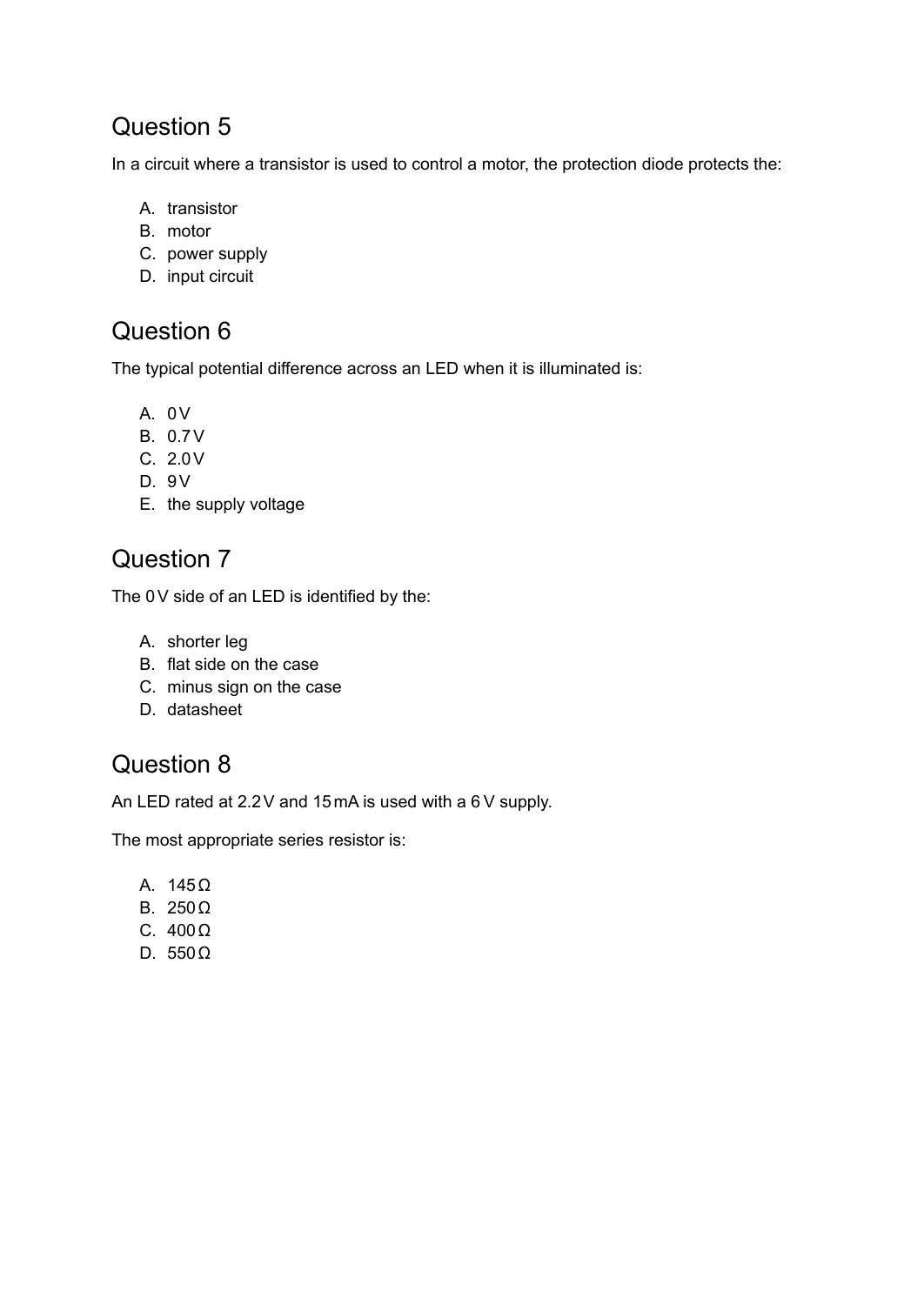#### Question 9

A 5.1 V zener diode has a maximum power rating of 600mW.

If it is used from a 12V supply, the appropriate series resistor would be:

- A. 43Ω
- B. 47Ω
- C. 56Ω
- D. 62Ω

### Question 10

A 2.7 V zener diode and a 120Ω resistor are connected in series to a 15V supply. If the zener diode required a minimum reverse bias current of 3mA, what is the maximum current that can be supplied to the load?

- A. 20mA
- B. 23mA
- C. 100mA
- D. 103mA